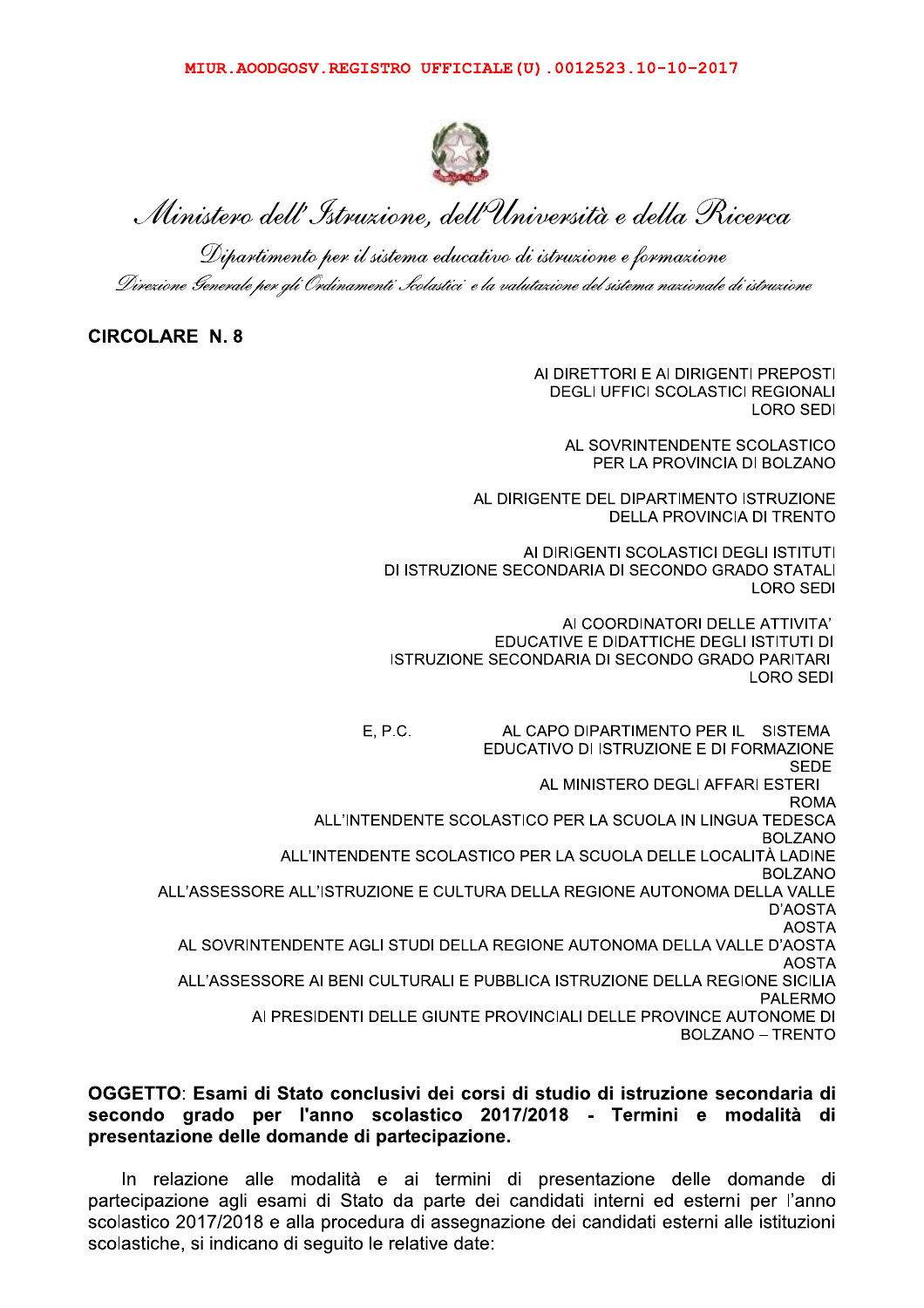

| <b>SOGGETTI INTERESSATI</b>        | <b>DESTINATARI DOMANDA</b>                                                                                                                                                                                                                                                                                                                                                                                                                                                           |
|------------------------------------|--------------------------------------------------------------------------------------------------------------------------------------------------------------------------------------------------------------------------------------------------------------------------------------------------------------------------------------------------------------------------------------------------------------------------------------------------------------------------------------|
|                                    |                                                                                                                                                                                                                                                                                                                                                                                                                                                                                      |
|                                    | Dirigente scolastico della scuola                                                                                                                                                                                                                                                                                                                                                                                                                                                    |
|                                    | frequentata                                                                                                                                                                                                                                                                                                                                                                                                                                                                          |
|                                    | Dirigente scolastico della scuola                                                                                                                                                                                                                                                                                                                                                                                                                                                    |
|                                    | frequentata                                                                                                                                                                                                                                                                                                                                                                                                                                                                          |
|                                    |                                                                                                                                                                                                                                                                                                                                                                                                                                                                                      |
|                                    | Direttore<br>Generale<br>Dirigente<br>$\circ$                                                                                                                                                                                                                                                                                                                                                                                                                                        |
|                                    | Scolastico<br>all'Ufficio<br>preposto                                                                                                                                                                                                                                                                                                                                                                                                                                                |
|                                    | Regionale<br>della<br>regione<br>di                                                                                                                                                                                                                                                                                                                                                                                                                                                  |
|                                    | residenza                                                                                                                                                                                                                                                                                                                                                                                                                                                                            |
|                                    | Direttore Generale o<br>Dirigente<br>Scolastico<br>all'Ufficio                                                                                                                                                                                                                                                                                                                                                                                                                       |
|                                    | preposto<br>Regionale<br>della<br>regione<br>di                                                                                                                                                                                                                                                                                                                                                                                                                                      |
|                                    | residenza                                                                                                                                                                                                                                                                                                                                                                                                                                                                            |
|                                    | Direttore Generale o<br>Dirigente                                                                                                                                                                                                                                                                                                                                                                                                                                                    |
|                                    | all'Ufficio<br>Scolastico<br>preposto                                                                                                                                                                                                                                                                                                                                                                                                                                                |
|                                    | Regionale<br>della<br>regione<br>di                                                                                                                                                                                                                                                                                                                                                                                                                                                  |
|                                    | residenza                                                                                                                                                                                                                                                                                                                                                                                                                                                                            |
| Alunni in possesso del diploma     | della<br>Dirigente/direttore<br>sede                                                                                                                                                                                                                                                                                                                                                                                                                                                 |
| professionale di tecnico (Province | dell'istruzione formativa frequentata                                                                                                                                                                                                                                                                                                                                                                                                                                                |
| Autonome di Trento e Bolzano)      | per il corso annuale                                                                                                                                                                                                                                                                                                                                                                                                                                                                 |
|                                    | Direttore Generale o<br>Dirigente                                                                                                                                                                                                                                                                                                                                                                                                                                                    |
|                                    | Scolastico<br>all'Ufficio<br>preposto                                                                                                                                                                                                                                                                                                                                                                                                                                                |
|                                    | regionale, per il tramite del Direttore                                                                                                                                                                                                                                                                                                                                                                                                                                              |
|                                    | della Casa Circondariale                                                                                                                                                                                                                                                                                                                                                                                                                                                             |
|                                    |                                                                                                                                                                                                                                                                                                                                                                                                                                                                                      |
|                                    |                                                                                                                                                                                                                                                                                                                                                                                                                                                                                      |
|                                    | Dirigente scolastico della scuola                                                                                                                                                                                                                                                                                                                                                                                                                                                    |
|                                    | frequentata<br>Direttore Generale o                                                                                                                                                                                                                                                                                                                                                                                                                                                  |
|                                    | Dirigente<br>all'Ufficio<br>Scolastico<br>preposto                                                                                                                                                                                                                                                                                                                                                                                                                                   |
|                                    | Regionale<br>della<br>regione<br>di                                                                                                                                                                                                                                                                                                                                                                                                                                                  |
|                                    | residenza                                                                                                                                                                                                                                                                                                                                                                                                                                                                            |
|                                    | Alunni dell'ultima classe<br>(Candidati interni)<br>Alunni della penultima classe per<br>abbreviazione per merito<br>(Candidati interni)<br>Candidati esterni<br>Alunni<br>cessazione<br>della<br>con<br>frequenza delle lezioni dopo il 31<br>gennaio 2018 e prima del 15 marzo<br>2018 (Candidati esterni)<br>Alunni in possesso del diploma<br>professionale di tecnico (Regione<br>Lombardia)<br>Candidati detenuti<br>Domande tardive<br>Candidati interni<br>Candidati esterni |

Si precisa che *il 31 gennaio 2018* rappresenta il termine ultimo di presentazione di eventuali domande tardive, ammesso limitatamente a casi di gravi e documentati motivi. L'esame di tali istanze è rimesso alla valutazione esclusiva dei competenti dirigenti.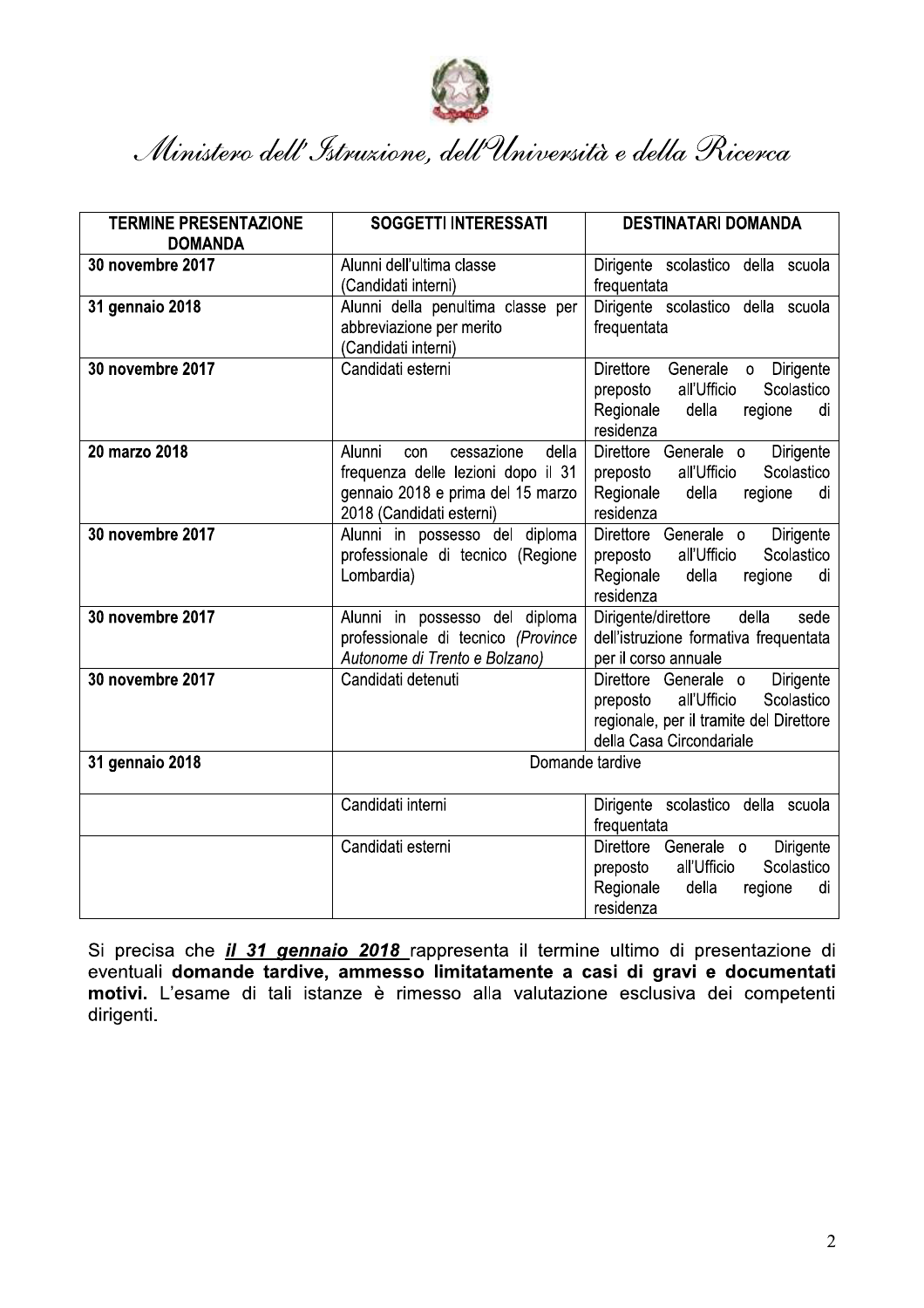

Ministero dell'Istruzione, dell'Università e della Ricerca

## **1. REQUISITI RICHIESTI**

# 1.A. Candidati interni

# Alunni dell'ultima classe

Termine presentazione domande: 30 novembre 2017

Ai sensi dell'articolo 6, comma 1, D.P.R. 22 giugno 2009, n. 122, sono ammessi agli esami di Stato gli alunni dell'ultima classe che, nello scrutinio finale, conseguono:

- una votazione non inferiore a sei decimi in ciascuna disciplina o gruppo di discipline valutate con l'attribuzione di un unico voto secondo l'ordinamento vigente:

- un voto di comportamento non inferiore a sei decimi.

Ai fini della validità dell'anno scolastico, compreso quello relativo all'ultimo anno di corso, per gli studenti di tutte le classi di istruzione secondaria di secondo grado, è richiesta, ai sensi dell'art. 14, comma 7, del D.P.R. n. 122/2009, la frequenza di almeno tre quarti dell'orario annuale personalizzato. Le istituzioni scolastiche possono stabilire, per casi eccezionali, analogamente a quanto previsto per il primo ciclo, motivate e straordinarie deroghe al suddetto limite. Tali deroghe sono previste per assenze documentate e continuative, a condizione, comunque, che tali assenze non pregiudichino, a giudizio del consiglio di classe, la possibilità di procedere alla valutazione degli alunni interessati.

La C.M. n. 20 del 4 marzo 2011, concernente la "Validità dell'anno scolastico per la valutazione degli alunni nella scuola secondaria di primo e secondo grado - Artt. 2 e 14 D.P.R. 122/2009", ha fornito alcune indicazioni finalizzate ad una corretta applicazione della normativa in questione.

La circolare ha precisato che la base di riferimento per la determinazione del limite minimo di presenza è il monte ore di lezioni, che consiste – come previsto dal citato art.14, comma 7, del D.P.R. n. 122/2009 – nell'orario complessivo di tutte le discipline e non nella quota oraria annuale di ciascuna disciplina.

Inoltre ha previsto, a titolo indicativo e nel rispetto dell'autonomia scolastica, le tipologie di assenze dovute a situazioni apprezzabili ai fini delle deroghe.

Vedasi anche la nota prot. n. 1000 del 22 febbraio 2012 avente ad oggetto "Eccezionali eventi atmosferici: validità dell'anno scolastico - adeguamenti dei calendari scolastici regionali".

La citata C.M. n. 20/2011 ha previsto opportunamente per le scuole alcuni adempimenti finalizzati ad agevolare la conoscenza tempestiva da parte delle famiglie della presenza scolastica degli studenti.

A tal fine, all'inizio dell'anno scolastico le istituzioni scolastiche comunicano ad ogni studente e alla sua famiglia il relativo orario annuale personalizzato e il limite minimo delle ore di presenza complessive da assicurare per la validità dell'anno. Le istituzioni scolastiche pubblicano, altresì, all'albo dell'istituto le deroghe a tale limite previste dal collegio dei docenti.

Le scuole devono fornire, secondo una periodicità definita autonomamente da ciascuna istituzione scolastica e comunque prima degli scrutini intermedi e finali, informazioni puntuali ad ogni studente e alla sua famiglia perché sia loro possibile avere aggiornata conoscenza della quantità oraria di assenze accumulate. Il mancato conseguimento del limite minimo di frequenza, comprensivo delle deroghe riconosciute, comporta l'esclusione dallo scrutinio finale e la non ammissione all'esame di Stato. Di tale accertamento e della eventuale impossibilità di procedere alla valutazione per l'ammissione all'esame di Stato si dà atto mediante redazione di apposito verbale da parte del consiglio di classe.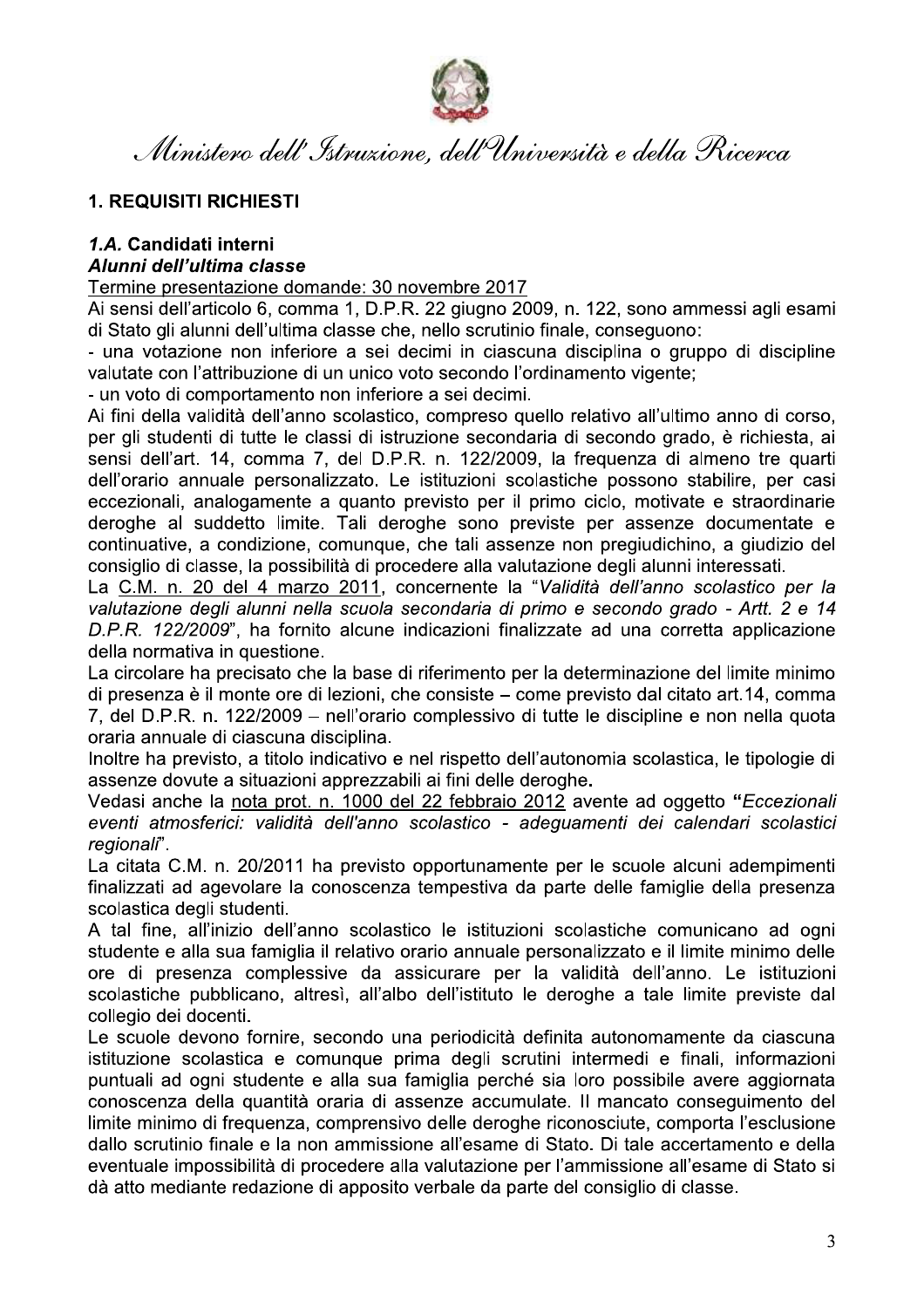

Si precisa che i candidati non devono essere incorsi nella sanzione disciplinare della non ammissione all'esame di Stato, prevista dal D.P.R. 24 giugno 1998, n. 249, come modificato dal D.P.R. 21 novembre 2007, n. 235.

Si rammenta la responsabilità dei dirigenti scolastici delle istituzioni statali e dei coordinatori delle attività didattiche delle istituzioni paritarie nell'attività di puntuale controllo delle assenze anche con riferimento agli studenti trasferitisi in corso d'anno da una istituzione scolastica ad un'altra previo nulla osta. In particolare, per questi ultimi i dirigenti scolastici e i coordinatori dovranno acquisire e trasmettere alle commissioni di esame anche tutta la documentazione utile per la ricostruzione di una regolare carriera scolastica.

### Alunni dell'ultimo periodo dei percorsi di istruzione degli adulti di secondo livello Termine presentazione domande: 30 novembre 2017

Ai fini dell'ammissione all'esame di Stato conclusivo del secondo ciclo di istruzione si richiamano le disposizioni dettate dall'art. 6 del D.P.R. n. 122/2009 che si intendono confermate anche per i percorsi di istruzione degli adulti di secondo livello con le seguenti precisazioni.

Sono ammessi agli esami di Stato gli adulti iscritti e frequentanti i percorsi di istruzione di secondo livello che, nello scrutinio finale, conseguono una votazione non inferiore a sei decimi in ciascuna disciplina o gruppo di discipline valutate con l'attribuzione di un unico voto secondo l'ordinamento vigente e un voto di comportamento non inferiore a sei decimi, ivi comprese quelle per le quali è stato disposto, ad esito della procedura di riconoscimento dei crediti condotta dalla Commissione di cui all'art. 5, comma 2 del D.P.R. 29 ottobre 2012 n. 263, l'esonero dalla frequenza di tutte le unità di apprendimento ad esse riconducibili.

In sede di scrutinio finale il consiglio di classe attribuisce il punteggio per il credito scolastico di cui all'articolo 11 del D.P.R. 23 luglio 1998, n. 323 e moltiplicando per due il credito scolastico attribuito ad esito dello scrutinio finale del secondo periodo didattico sulla base della media dei voti assegnati, tenuto conto della tabella A allegata al D.M. 16 dicembre 2009 n. 99.

Ai fini della validità dell'anno scolastico, compreso quello relativo al terzo periodo didattico, per procedere alla valutazione finale (e intermedia) di ciascun candidato, è richiesta la frequenza di almeno tre quarti dell'orario del percorso di studio personalizzato (PSP), definito nel Patto formativo individuale. Al riguardo, si precisa che il monte ore del percorso di studio personalizzato (PSP) è pari al monte ore complessivo del periodo didattico sottratta la quota oraria utilizzata per le attività di accoglienza e orientamento (pari a non più del 10% del monte ore medesimo) e quella derivante dal riconoscimento dei crediti. Nell'ambito delle misure di sistema promosse in applicazione dell'articolo 11, comma 10, del D.P.R. n. 263/12 è stato indicato che la misura massima dei crediti riconoscibili ad esito della procedura di riconoscimento non può di norma essere superiore al 50% del monte ore complessivo del periodo didattico.

Fermo restando la prescritta frequenza. le motivate deroghe in casi eccezionali sono deliberate dal collegio dei docenti a condizione che le assenze complessive non pregiudichino la possibilità di procedere alla valutazione stessa. L'impossibilità di accedere alla valutazione comporta la non ammissione all'esame di Stato.

I candidati dei percorsi di istruzione di secondo livello sostengono, come noto, l'esame sui nuovi ordinamenti definiti dal D.P.R. n. 263/2012 e disciplinati dal D.I. 12 marzo 2015.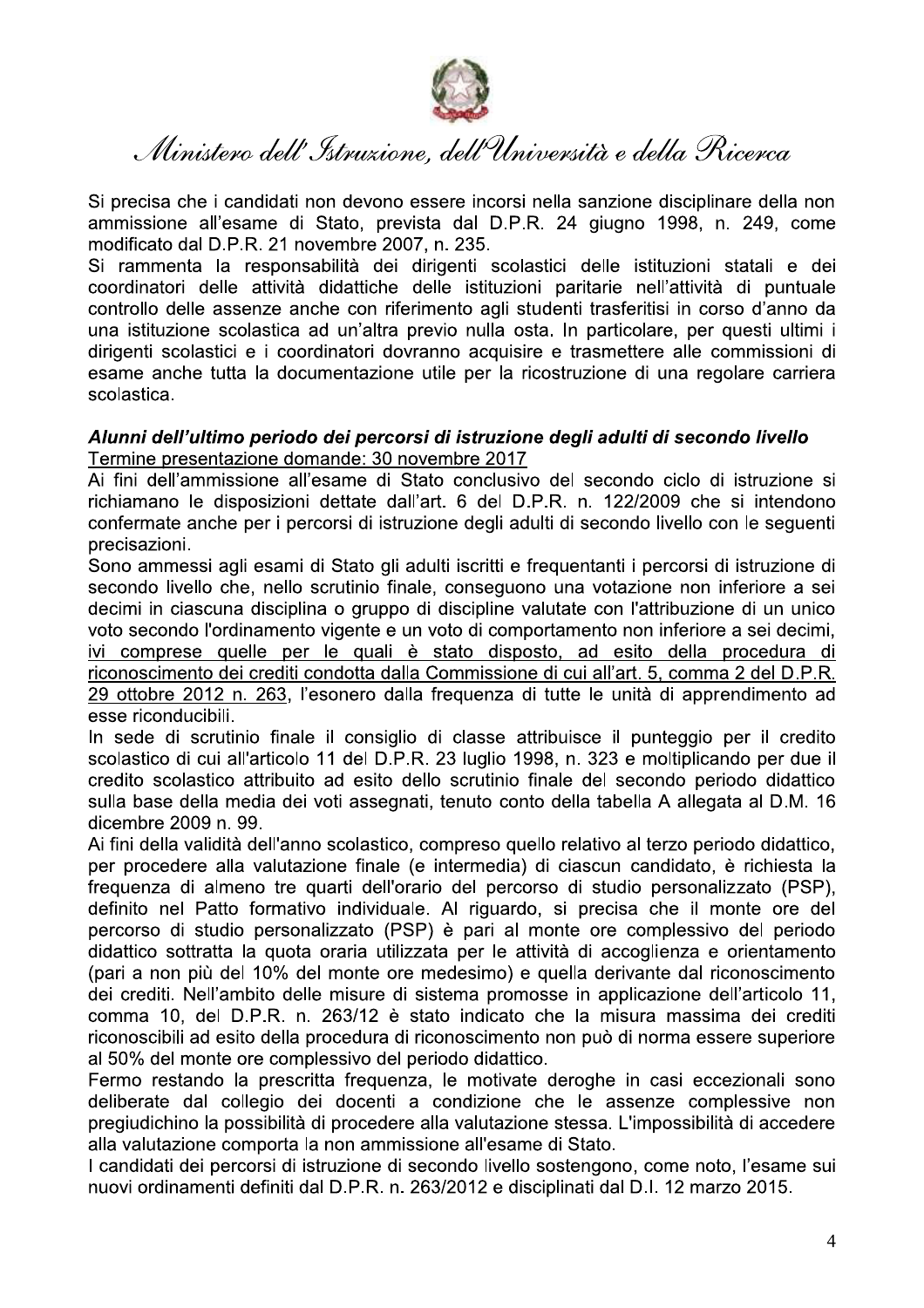

-- 
- -- -

Ministero dell'*Struxione*, dell'Università e della Ricerca<br> **Alunni della penultima classe per abbreviazione per merito**<br>
Termine presentazione domande: 31 gennaio 2017<br>
Ai sensi dell'articolo 6, comma 2, del D.P.R. n. 12

- 
- 
- gruppo di discipline e non inferiore a otto decimi nel comportamento negli scrutini finali dei due anni antecedenti il penultimo, senza essere incorsi in ripetenze nei due anni predetti.

Le votazioni suddette non si riferiscono all'insegnamento della religione cattolica.

L'abbreviazione per merito non è consentita nei corsi sperimentali quadriennali in considerazione della peculiarità dei corsi medesimi.

Si precisa che i candidati non devono essere incorsi nella sanzione disciplinare della non ammissione all'esame di Stato, prevista dal D.P.R. n. 249/1998, come modificato dal D.P.R. 21 novembre 2007. n. 235.

### 2 *1.B.* Candidati esterni

Termine presentazione domande: 30 novembre 2017

Possono presentare istanza di partecipazione all'esame di Stato come candidati esterni coloro che hanno almeno uno dei seguenti requisiti:

- a) aver compiuto il diciannovesimo anno di età entro l'anno solare in cui si svolge l'esame e dimostrare di aver adempiuto all'obbligo scolastico;
- b) essere in possesso del diploma di licenza conclusiva del primo ciclo di istruzione da un numero di anni almeno pari a quello della durata del corso prescelto. indipendentemente dall'età:
- c) avere compiuto il ventitreesimo anno di età entro l'anno solare in cui si svolge l'esame. In tal caso i candidati sono esentati dalla presentazione di qualsiasi titolo di studio inferiore:
- d) essere in possesso di titolo conseguito al termine di un corso di studio di istruzione secondaria di secondo grado di durata almeno quadriennale del previgente ordinamento o essere in possesso di diploma professionale di tecnico di cui al decreto legislativo 17 ottobre 2005, n. 226;
- e) aver cessato la frequenza dell'ultimo anno di corso prima del 15 marzo 2018.

Gli alunni delle classi antecedenti l'ultima, che intendano partecipare agli esami di Stato in qualità di candidati esterni, che abbiano comunque il requisito di cui alle lettere a) o b). devono aver cessato la frequenza prima del 15 marzo 2018.

I candidati esterni all'esame di Stato per gli indirizzi di studio di istruzione professionale non sono tenuti a presentare la documentazione relativa al possesso di una eventuale qualifica professionale.

1 candidati esterni sostengono gli esami di Stato sui percorsi del nuovo ordinamento. Non è prevista l'ammissione dei candidati esterni agli esami di Stato dei corsi quadriennali sperimentali, dei percorsi di istruzione di secondo livello per adulti e degli indirizzi del previgente ordinamento di cui all'articolo 3, comma 2, D.P.R. 15 marzo 2010 n. 89,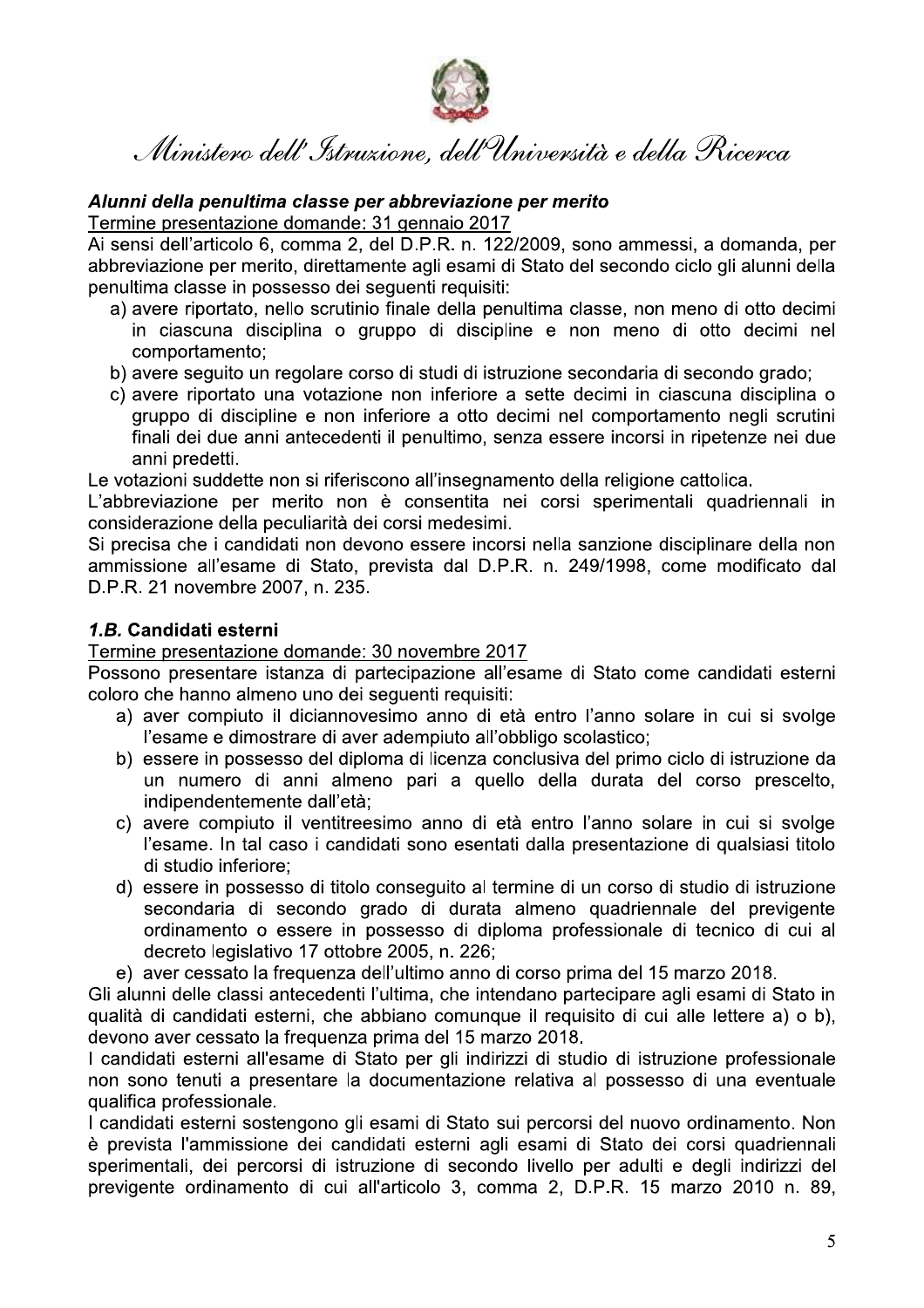

Ministero dell'Istruzione, dell'Università e della Ricerca

considerata la peculiarità di tali corsi di studio, fatta eccezione per il "Liceo della Comunicazione - indirizzo sportivo", ad esaurimento.

Nelle Province Autonome di Trento e Bolzano, non sono ammessi candidati esterni con riferimento all'esame di Stato collegato al corso annuale di cui al paragrafo della successiva lettera D.

Ai sensi del D.M. 8 febbraio 2013, n. 95, nelle sezioni funzionanti presso istituti statali e paritari in cui è attuato il progetto ESABAC non è consentita l'ammissione di candidati esterni. Parimenti, non è consentita l'ammissione di candidati esterni nelle sezioni in cui è attuato il Progetto ESABAC TECHNO, di cui al D.M. 4 agosto 2016, n. 614.

L'ammissione dei candidati esterni è sempre subordinata al superamento di un esame preliminare inteso ad accertare, attraverso prove scritte, grafiche, scritto-grafiche, compositivo/esecutiva musicale e coreutica, pratiche e orali, secondo quanto previsto dal piano di studi, la loro preparazione sulle materie dell'anno o degli anni per i quali non siano in possesso della promozione o dell'idoneità alla classe successiva, nonché su quelle previste dal piano di studi dell'ultimo anno. In particolare, sostengono l'esame preliminare sulle materie previste dal piano di studi dell'ultimo anno i candidati in possesso di idoneità o di promozione all'ultimo anno, anche riferita ad un corso di studi di un paese appartenente all'Unione Europea di tipo e livello equivalente, che non hanno frequentato il predetto anno ovvero che non hanno comunque titolo per essere scrutinati per l'ammissione all'esame.

I candidati esterni provenienti da Paesi dell'Unione Europea (e, per analogia, gli studenti appartenenti a Paesi aderenti all'Accordo sullo Spazio Economico Europeo, in possesso di certificazioni valutabili ai sensi dell'articolo 12 della legge 25 gennaio 2006, n. 29), che non siano in possesso di promozione o idoneità all'ultima classe di un corso di studi di tipo e livello equivalente, sono ammessi a sostenere l'esame di Stato, previo superamento dell'esame preliminare sulle materie previste dal piano di studi dell'anno o degli anni per i quali non siano in possesso della promozione o dell'idoneità alla classe successiva. nonché su quelle previste dal piano di studi dell'ultimo anno.

I candidati esterni che in Italia o in Istituzioni scolastiche italiane all'estero abbiano frequentato con esito positivo classi di istruzione secondaria di secondo grado ovvero abbiano comunque consequito promozione o idoneità all'ultima classe di istruzione secondaria di secondo grado in Italia o presso istituzioni scolastiche italiane all'estero, possono sostenere l'esame di Stato, in qualità di candidati esterni, previo superamento dell'esame preliminare. Sono fatti salvi eventuali obblighi internazionali.

Appare opportuno rammentare che:

•L'esito positivo degli esami preliminari, anche in caso di mancato superamento dell'esame di Stato ovvero in caso di mancata presentazione agli esami di Stato, vale come idoneità all'ultima classe del tipo di istituto di istruzione secondaria di secondo grado cui l'esame si riferisce.

In caso di non ammissione all'esame di Stato, l'esito può valere, a giudizio del consiglio di classe o delle apposite commissioni d'esame, come idoneità ad una delle classi precedenti l'ultima ovvero come idoneità all'ultima classe.

• I candidati esterni, provvisti di promozione o idoneità a classi del previgente ordinamento, sono tenuti a sostenere l'esame preliminare sulle materie del piano di studi del nuovo ordinamento relativo agli anni per i quali non sono in possesso di promozione o idoneità. nonché su quelle previste dal piano di studi dell'ultimo anno del nuovo ordinamento. Va precisato che tali candidati esterni devono comunque sostenere l'esame preliminare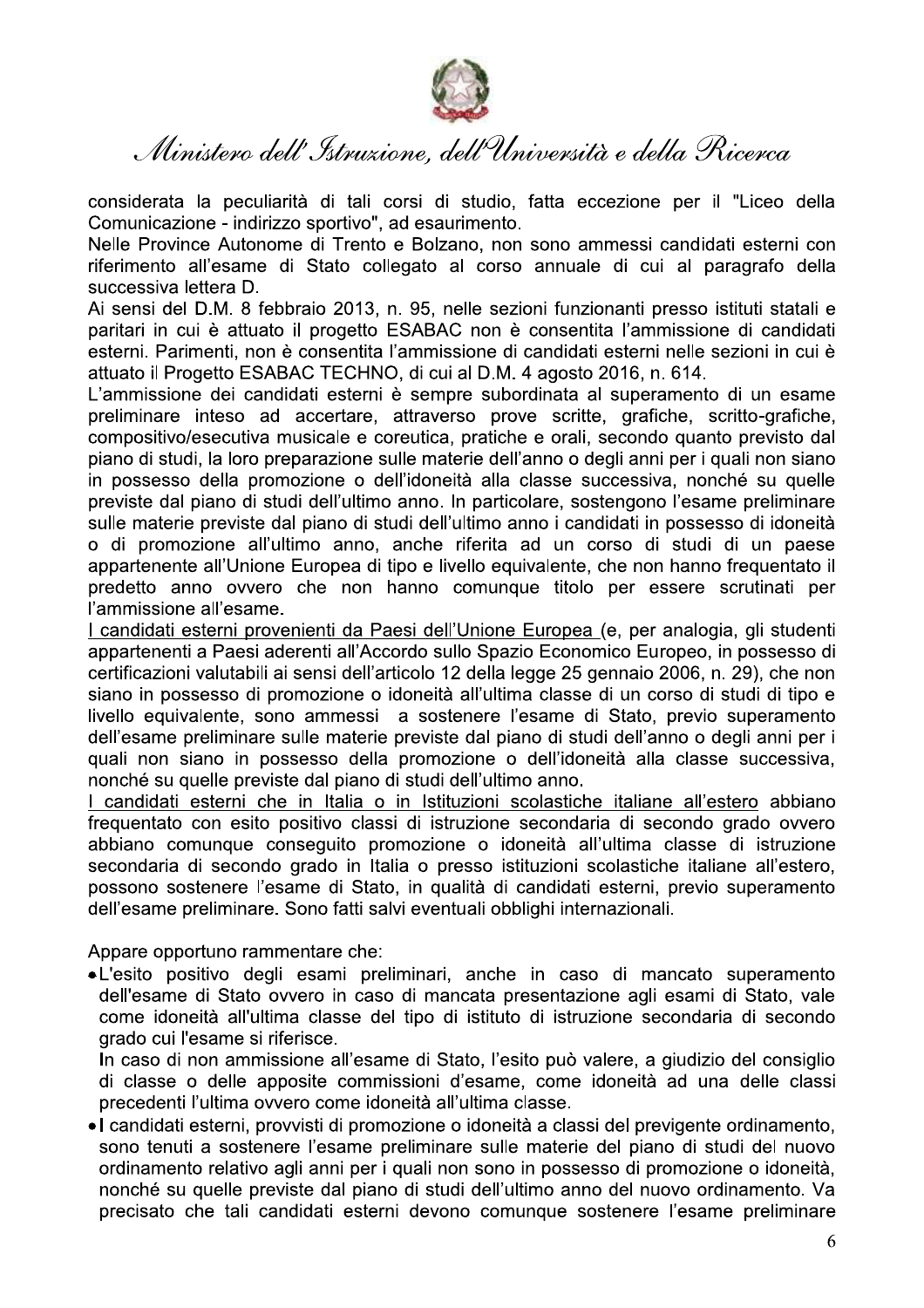

anche sulle conoscenze, abilità e competenze delle materie o parti di materie non coincidenti con quelle del corso già seguito con riferimento sia alle classi precedenti l'ultima sia all'ultimo anno.

- Sostengono, altresì, l'esame preliminare sulle materie dell'ultimo anno del nuovo ordinamento i candidati esterni che abbiano superato nell'anno o negli anni precedenti l'esame preliminare e, ammessi all'esame di Stato, non abbiano sostenuto le relative prove ovvero non le abbiano superate.
- I candidati esterni provvisti di promozione o idoneità su classi intermedie del nuovo ordinamento sono tenuti a sostenere l'esame preliminare sulle materie del piano di studi relative agli anni per i quali non sono in possesso di promozione o idoneità, nonché su quelle previste dal piano di studi dell'ultimo anno del nuovo ordinamento.
- •Non sono ammessi agli esami di Stato i candidati che abbiano sostenuto o che sostengano nella stessa sessione qualsiasi altro tipo di esame relativo allo stesso corso di studio. Non è consentito ripetere esami di Stato dello stesso tipo o indirizzo già sostenuti con esito positivo

## 1.C. Alunni in possesso del diploma professionale di tecnico (Regione Lombardia) Termine presentazione domande: 30 novembre 2017

Nella regione Lombardia, gli studenti in possesso del diploma di "Tecnico" conseguito nei percorsi di IeFP, che abbiano positivamente frequentato il corso annuale previsto dall'articolo 15, comma 6, del decreto legislativo 17 ottobre 2005, n. 226 e dall'Intesa 16 marzo 2009 tra il Ministero dell'Istruzione, dell'Università e della Ricerca e la Regione Lombardia, possono presentare domanda di ammissione agli esami di Stato per il conseguimento di un diploma di istruzione professionale di cui al citato articolo coerente con il percorso seguito. Essi sono considerati candidati interni.

Le modalità di realizzazione del predetto corso annuale sono definite dagli accordi territoriali previsti dal capo VII delle linee quida di cui all'articolo 13, comma 1 quinquies, della legge 2 aprile 2007, n. 40, adottate, previa intesa in Conferenza Unificata del 16 dicembre 2010, con decreto del Ministro dell'Istruzione, dell'Università e della Ricerca n. 4 del 18 gennaio 2011.

Gli studenti interessati presentano la predetta domanda al Direttore o al Dirigente preposto all'Ufficio scolastico della regione ove risiedono entro il 30 novembre 2017.

# 1.D. Alunni in possesso del diploma professionale di tecnico (Province Autonome di **Trento e Bolzano)**

## Termine presentazione domande: 30 novembre 2017

Nelle province Autonome di Trento e Bolzano, gli studenti che hanno conseguito il diploma professionale al termine del percorso leFP quadriennale, di cui all'articolo 20, comma 1, lettera c), del decreto legislativo 17 ottobre 2005, n. 226 e che hanno positivamente frequentato il corso annuale, secondo quanto previsto dall'articolo 6, comma 5, del D.P.R. 15 marzo 2010, n. 87 e dall'Intesa del 7 febbraio 2013, possono presentare domanda di ammissione agli esami di Stato quali candidati interni dell'istruzione professionale.

La struttura e l'articolazione dell'esame di Stato conclusivo del corso annuale sono definite nel Protocollo d'Intesa stipulato tra il Ministero dell'istruzione, dell'università e della ricerca e le Province Autonome di Trento e di Bolzano in data 7 febbraio 2013.

Gli studenti interessati presentano entro il 30 novembre 2017 la predetta domanda al proprio Dirigente/Direttore della sede dell'istruzione formativa, dove frequentano l'apposito corso annuale.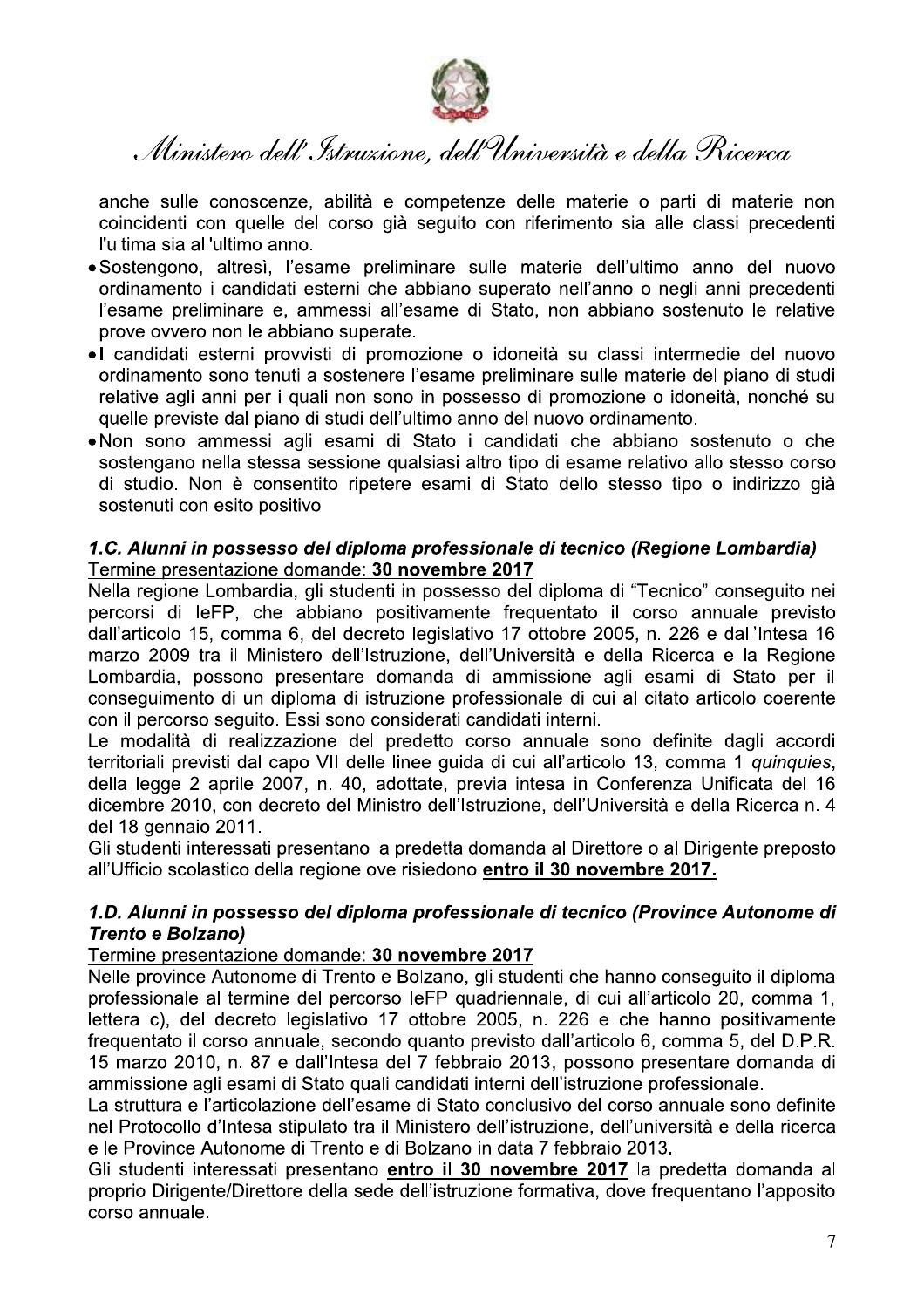

-- 
- -- -

*Ministero dell' Jstruzione, dell'Università e a*<br> **2 PRESENTAZIONE DELLE DOMANDE DI PARTECIPAZIONE**<br> **2.A. Modalità**<br> **La domanda dei candidati esterni**, indirizzata al Direttore g<br>
preposto all'Ufficio scolastico regiona Ministero dell'Istruzione, dell'Università e della Ricerca<br>2 PRESENTAZIONE DELLE DOMANDE DI PARTECIPAZIONE<br>2.A. Modalità<br>La domanda dei candidati esterni, indirizzata al Direttore generale o al Dirigente<br>preposto all'Uffic

straniere presentate.

Eventuali **domande tardive** dei **candidati esterni** possono essere prese in considerazione dai Direttori generali o dai Dirigenti preposti agli Uffici scolastici regionali, limitatamente a casi di gravi e documentati motivi che ne giustifichino il ritardo, sempre che siano pervenute entro il termine del 31 gennaio 2018. I Direttori generali o i Dirigenti preposti agli Uffici scolastici regionali danno immediata comunicazione agli interessati dell'accettazione o meno della loro domanda e, in caso positivo, dell'istituto a cui sono stati assegnati.

Beneficiari della proroga del termine al 31 gennaio 2018, stabilito per le **domande tardive** dei candidati esterni, sono anche i candidati interni nelle medesime condizioni, con l'avvertenza che questi ultimi devono presentare domanda al Dirigente scolastico. Si precisa, altresì, che il suddetto termine è di natura ordinatoria e che i candidati interni hanno, comunque, titolo a sostenere gli esami, sempre che siano ammessi in sede di scrutinio finale.

Le domande di partecipazione agli esami di Stato dei **candidati detenuti** devono essere presentate al competente Direttore generale o al Dirigente preposto all'Ufficio scolastico regionale, per il tramite del Direttore della Casa Circondariale, con il nulla osta del Direttore medesimo. Il Direttore generale o il Dirigente preposto all'Ufficio scolastico regionale può prendere in considerazione anche eventuali domande pervenute oltre il 30 novembre 2017. L'assegnazione dei candidati suddetti alle singole istituzioni scolastiche, nonché i successivi adempimenti sono disposti dal Direttore generale o dal Dirigente preposto all'Ufficio scolastico regionale.

Si fa presente che la trasmissione alle singole istituzioni scolastiche di tutta la documentazione relativa ai candidati esterni ad esse assegnati deve avvenire in tempi congrui, al massimo entro 20 giorni dal ricevimento da parte del Direttore generale o del Dirigente preposto all'Ufficio scolastico regionale delle domande di partecipazione delle varie categorie di candidati esterni. Ciò al fine di permettere alle istituzioni scolastiche di svolgere in tempi adeguati le attività di competenza.

### 5 2.B. Pagamento della tassa per esami e del contributo

(D.P.C.M. 18 maggio 1990 e Nota 25 febbraio 2015, n. 1647)

Il versamento della tassa erariale per esami da parte dei candidati interni è richiesto dalle istituzioni scolastiche all'atto della domanda di partecipazione all'esame di Stato. Il pagamento della tassa erariale per esami deve essere effettuata dai candidati esterni al momento della presentazione della domanda di partecipazione all'esame di Stato.

Per quanto riguarda il pagamento dell'eventuale contributo da parte dei candidati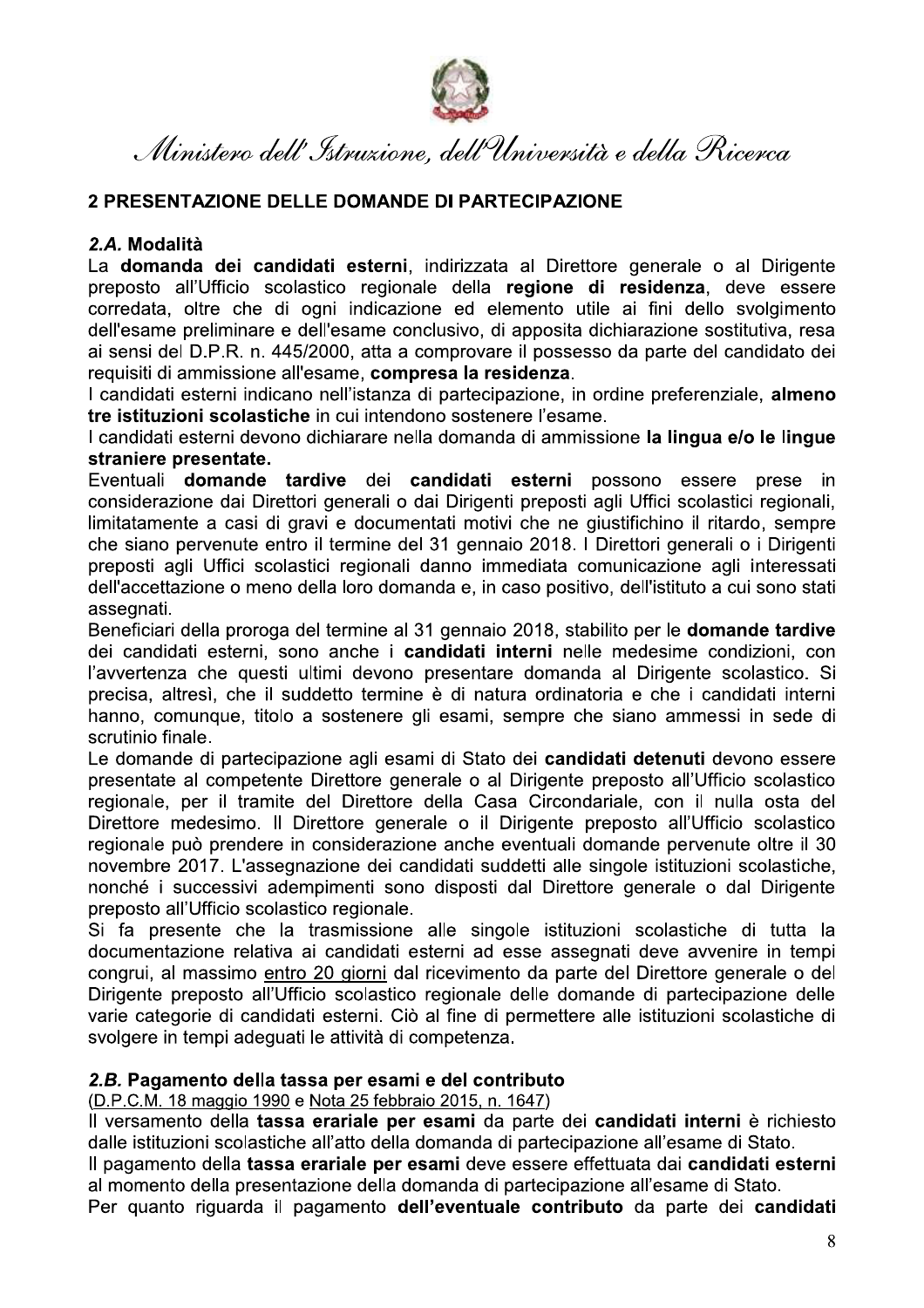

esterni, esso deve essere effettuato e documentato all'istituto di assegnazione dei candidati, successivamente alla definizione della loro sede d'esame da parte del competente Direttore generale o del Dirigente preposto all'Ufficio scolastico regionale.

Il versamento del contributo da parte di candidati esterni nella misura richiesta. regolarmente deliberata dal consiglio d'istituto di ogni singola istituzione scolastica, è dovuto esclusivamente qualora essi debbano sostenere esami con prove pratiche di laboratorio.

Il contributo è restituito, ad istanza dell'interessato, ove le prove pratiche non siano state effettivamente sostenute in laboratorio.

La misura del contributo, pur nel rispetto delle autonome determinazioni ed attribuzioni delle istituzioni scolastiche sia statali che paritarie, deve, comunque, essere stabilita con riferimento ai costi effettivamente sostenuti per le predette prove di laboratorio.

In caso eventuale di cambio di assegnazione d'istituto, il contributo già versato viene trasferito, a cura del primo, al secondo istituto, con obbligo di conguaglio ove il secondo istituto abbia deliberato un contributo maggiore ovvero con diritto a rimborso parziale ove il contributo richiesto sia di entità inferiore.

# **3 ASPETTI PROCEDURALI**

### 3.A. Uffici scolastici regionali

Come già precisato, per i candidati esterni, le documentate istanze di partecipazione vanno indirizzate direttamente al Direttore generale o al Dirigente preposto all'Ufficio scolastico regionale della regione di residenza, indicando in ordine preferenziale, almeno tre istituzioni scolastiche in cui si intende sostenere l'esame.

Gli istituti scolastici, statali o paritari, che impropriamente dovessero ricevere istanze di partecipazione agli esami di Stato da parte dei candidati esterni, hanno l'obbligo di trasmetterle immediatamente all'unico organo individuato dalla legge come competente (Ufficio scolastico regionale di riferimento). Nello stesso modo procederanno gli Uffici scolastici regionali, trasmettendo, sollecitamente, al competente Ufficio scolastico regionale le domande impropriamente ricevute.

I Direttori generali o i Dirigenti preposti agli Uffici scolastici regionali:

- verificano il possesso dei requisiti di ammissione agli esami, compreso il requisito della residenza, che deve essere comprovato secondo le norme di cui al D.P.R. n. 445/2000:

- provvedono ad assegnare i candidati medesimi agli istituti scolastici statali o paritari aventi sede nel comune di residenza del candidato stesso ovvero, in caso di assenza nel comune dell'indirizzo di studio indicato nella domanda, nella provincia o, nel caso di assenza anche in questa del medesimo indirizzo, nella regione. I Direttori generali o i Dirigenti preposti agli Uffici scolastici regionali dovranno comunicare agli interessati l'esito della verifica, indicando in caso positivo, la scuola di assegnazione.

In particolare, nel caso in cui non sia stato possibile effettuare l'assegnazione agli istituti richiesti, in ambito comunale e per il medesimo indirizzo di studi prescelto dall'interessato, si procede alla ripartizione delle domande su altre istituzioni scolastiche, statali o paritarie. Qualora non sia possibile, comunque, assegnare le domande né agli istituti richiesti né ad altri istituti dello stesso indirizzo di studi in ambito comunale ovvero manchi la tipologia richiesta, i Direttori generali o i Dirigenti preposti agli Uffici scolastici regionali procedono ad assegnare le domande in ambito provinciale, rispettando le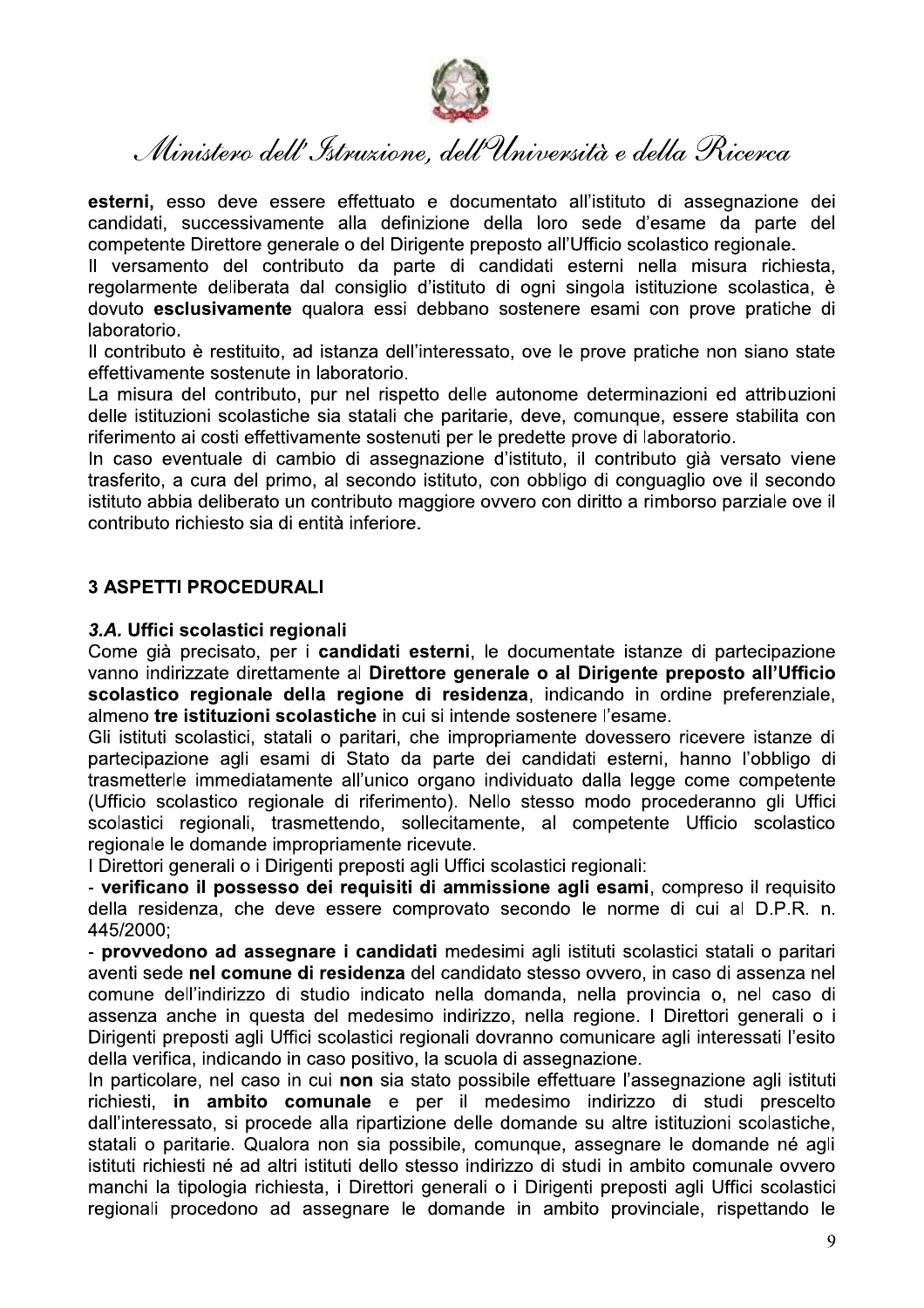

preferenze espresse dai candidati esterni ed il criterio della territorialità, di cui al decreto legge 7 settembre 2007, n. 147, convertito dalla legge 25 ottobre 2007, n. 176.

Da ultimo, nell'impossibilità di accogliere le domande in ambito provinciale, si passa all'ambito regionale, seguendo la stessa procedura già utilizzata precedentemente. Nell'ipotesi in cui non risulti esistente in ambito regionale l'indirizzo di studi prescelto, il Direttore generale o il Dirigente preposto all'Ufficio scolastico della regione di residenza del candidato - acquisita ogni utile notizia - provvede a trasmettere la domanda ad altro Ufficio scolastico regionale per l'assegnazione di sede, dandone comunicazione all'interessato.

### Esame di Stato nella stessa regione di residenza, ma in un comune o provincia diversi da quelli della residenza anagrafica

Qualora il candidato esterno, per situazioni personali, sopravvenute o già esistenti al momento della presentazione della domanda, connotate dal carattere dell'assoluta gravità ed eccezionalità, abbia necessità di sostenere l'esame di Stato in un comune o provincia diversi da quelli della residenza anagrafica, ma della propria regione, dovrà presentare al Direttore generale o al Dirigente preposto all'Ufficio scolastico regionale apposita richiesta di modifica della domanda in precedenza presentata, con unita dichiarazione sostitutiva dell'atto di notorietà, resa ai sensi del D.P.R. n. 445/2000, da cui risulti la situazione personale che giustifica l'eventuale deroga all'obbligo di sostenere gli esami presso istituzioni scolastiche statali o paritarie aventi sede nel comune di residenza (decreto legge n. 147/2007, convertito dalla legge n. 176/2007). Nella richiesta sono individuati il comune e l'istituto dove il candidato intende sostenere l'esame (compresi gli esami preliminari) e l'indirizzo di studio prescelto.

Il Direttore generale o il Dirigente preposto all'Ufficio scolastico regionale valuta le motivazioni addotte. Nel caso di valutazione negativa, ne dà comunicazione al candidato con la precisazione dell'istituto di assegnazione. Nel caso di valutazione positiva. il Direttore generale o il Dirigente preposto all'Ufficio scolastico regionale assegna la domanda all'istituto individuato nell'ambito della propria regione di competenza, trasmettendo, contestualmente, la relativa domanda e informandone l'interessato.

## Esame di Stato in un comune di regione diversa da quella della residenza anagrafica

Il candidato esterno che, per situazioni personali, sopravvenute o già esistenti al momento della presentazione della domanda, connotate dal carattere dell'assoluta gravità ed eccezionalità, abbia necessità di sostenere l'esame di Stato in un comune di regione diversa da quella della residenza anagrafica dovrà presentare al Direttore generale o al Dirigente preposto all'Ufficio scolastico regionale della regione, ove ha la residenza anagrafica, apposita richiesta con unita dichiarazione sostitutiva dell'atto di notorietà, resa ai sensi del D.P.R. n. 445/2000, da cui risulti la situazione personale che giustifica l'eventuale deroga al superamento dell'ambito organizzativo regionale, di cui al decreto legge n. 147/2007, convertito dalla legge n. 176/2007. Nella richiesta sono individuati il comune e l'istituto dove il candidato intende sostenere l'esame (compresi gli esami preliminari) e l'indirizzo di studio prescelto.

Il Direttore generale o il Dirigente preposto all'Ufficio scolastico regionale valuta le motivazioni addotte. Nel caso di valutazione negativa, ne dà comunicazione al candidato con la precisazione dell'istituto di assegnazione. Nel caso di valutazione positiva, il Direttore generale o il Dirigente preposto all'Ufficio scolastico regionale comunica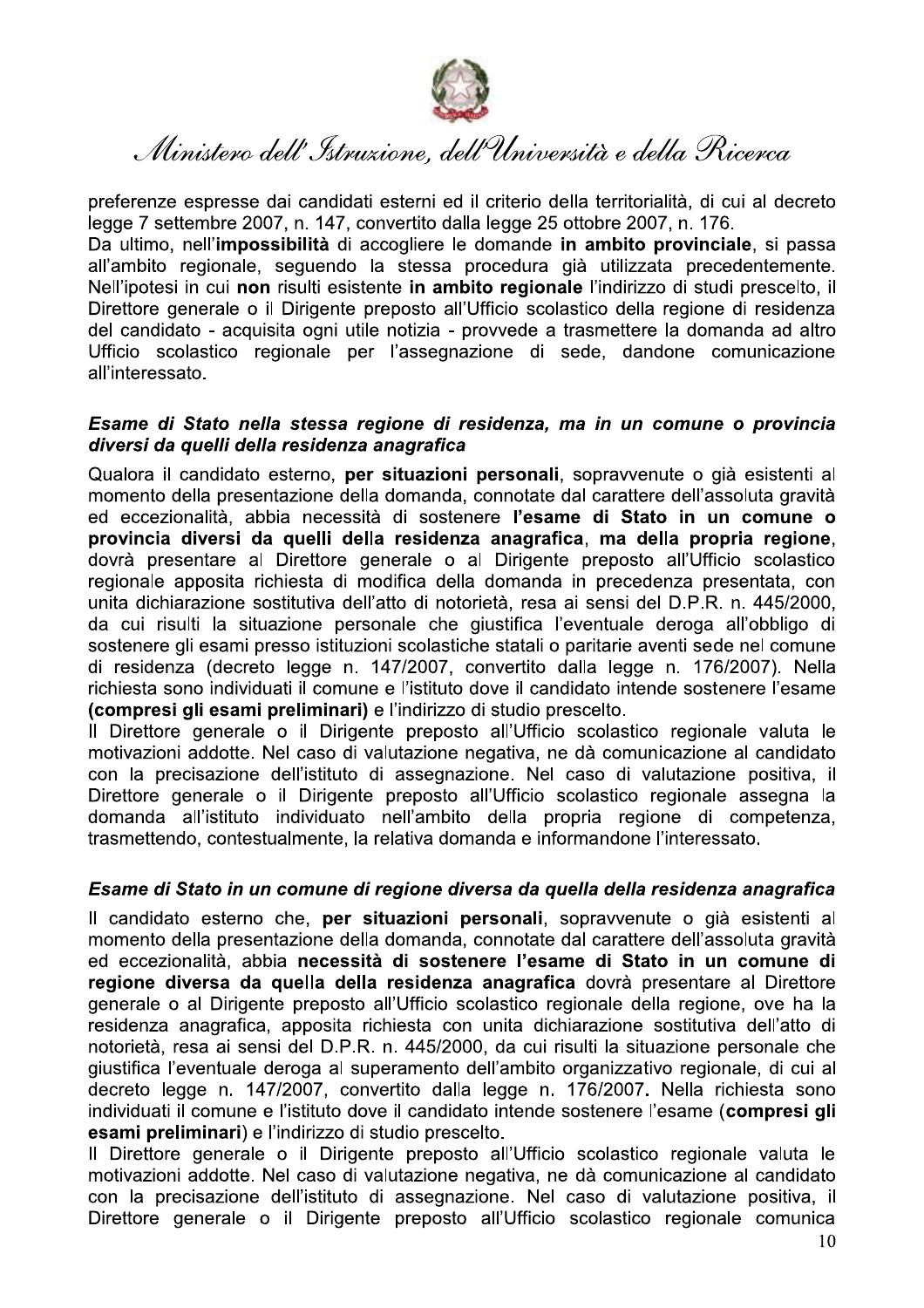

l'autorizzazione alla effettuazione degli esami fuori regione al Direttore generale o al Dirigente preposto all'Ufficio scolastico della regione ove è ubicata la località indicata dal candidato, informandone l'interessato e trasmettendo la relativa domanda. Il Direttore generale o il Dirigente preposto all'Ufficio scolastico regionale ricevente l'autorizzazione provvede all'assegnazione del candidato. L'interessato è informato dell'istituto di assegnazione.

## Indirizzi di studio a scarsa e disomogenea distribuzione sul territorio nazionale domande in eccedenza.

Qualora, per l'esiguità del numero di istituti dello specifico indirizzo e per la disomogenea distribuzione degli stessi sul territorio nazionale, risulti impossibile assegnare le domande in eccedenza dei candidati esterni ad altri istituti dello stesso indirizzo del comune, della provincia o della regione, i Direttori generali o i Dirigenti preposti agli Uffici scolastici regionali dispongono che gli esami preliminari e le prove dell'esame di Stato si svolgano in altri istituti o scuole statali, anche di tipo ed ordine diverso, del comune o della provincia.

# Regione Lombardia - Diploma professionale di tecnico

Il Direttore generale dell'Ufficio scolastico regionale, sulla base dell'elenco dei candidati presentato da ciascuna istituzione formativa presso la quale tali studenti hanno frequentato il suddetto corso, dispone l'assegnazione degli stessi a classi di istituto professionale statale per la necessaria valutazione dei risultati finali in vista dell'ammissione all'esame di Stato. L'ammissione all'esame viene deliberata in sede di scrutinio finale dal consiglio della classe dell'istituto professionale al quale tali studenti sono stati assegnati in qualità di candidati interni, sulla base di una relazione analitica, organica e documentata fornita dalla istituzione formativa che ha erogato il corso. In tale relazione sono evidenziati il curriculum formativo, le valutazioni intermedie e finali dei singoli candidati, il comportamento ed ogni altro elemento ritenuto significativo ai fini dello scrutinio finale. I candidati ammessi all'esame sono considerati a tutti gli effetti candidati interni.

## Province Autonome di Trento e Bolzano - Diploma professionale di tecnico

Gli studenti interessati presentano la domanda di partecipazione all'esame di Stato direttamente al proprio Dirigente/Direttore della sede dell'istituzione formativa dove frequentano l'apposito corso annuale.

Sono, infatti, sedi di esame le sedi delle istituzioni formative che realizzano il corso annuale per l'esame di Stato.

L'ammissione ad esami di Stato è deliberata dal consiglio di classe della stessa istituzione formativa che realizza il corso annuale.

# 3.B. Dirigenti scolastici

L'accertamento del possesso dei requisiti dei candidati esterni è di competenza del dirigente scolastico dell'istituto sede d'esame cui essi sono stati assegnati dal Direttore generale o dal Dirigente preposto all'Ufficio scolastico regionale.

Il Dirigente scolastico dell'istituto al guale è stata assegnata la domanda dei candidati, ha l'obbligo, ai sensi dell'articolo 71 del citato D.P.R. n. 445/2000, di effettuare, anche a campione, idonei controlli sulla veridicità delle dichiarazioni sostitutive.

Lo stesso, ove necessario, invita i candidati a perfezionare l'istanza. Il predetto